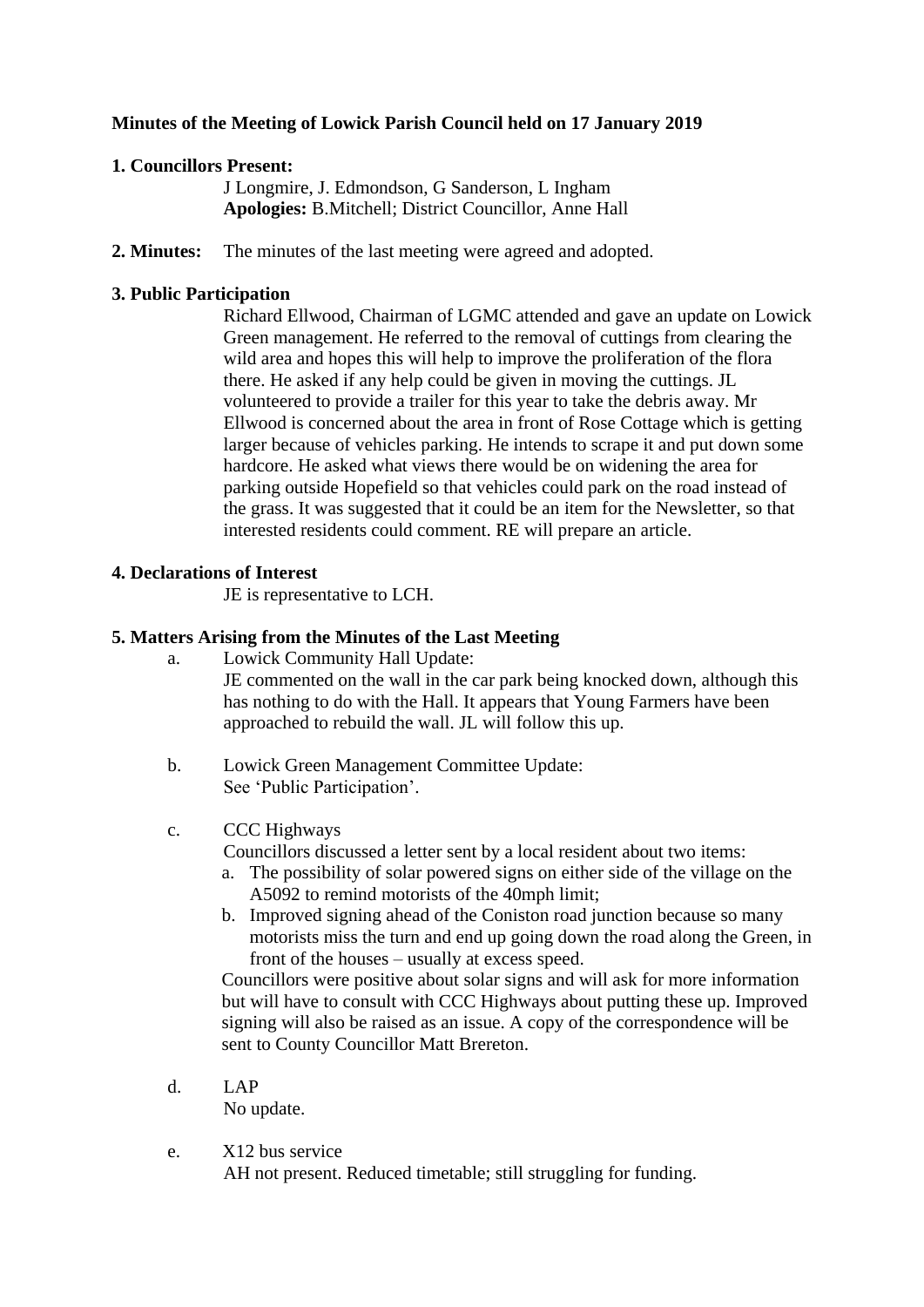- f. Website/Transparency Code Ongoing. Grant received - £1905.00. GS confirmed that an additional amount could be spend on the computer, above that applied for.
- g. Parish Plan JE has produced a Newsletter; LE has drafted his section on emergency planning. Others outstanding. Defer.
- h. Lengthsman Invoice submitted for work during January. Query whether some signs on the A5092 could be cleaned up. Lengthsman will be asked.

### **6. Finance**

| а. | <b>General Items</b>                         |           |
|----|----------------------------------------------|-----------|
|    | Barclays 17/01/2019                          | £5985.89  |
|    | Pay Lengthsman January invoice               | £ $70.00$ |
|    | Pay J Edmondson – reimburse cost of printing | £ 23.90   |
|    | Newsletter by 'HelloPrint'                   |           |

### **b.** Precept Assessment sheet circulated.

c. **Precept**.

Councillors agreed to precept for £3000.00 (including grant) Proposed JE; seconded GS.

## **7. Correspondence**

Clerks and Councils Direct; Letter from local resident re traffic issues. Discussed under 5c.Letter to be sent in response – looking at issues and request for further information as to what sort of solar signs may be preferable. Emails circulated: NALC update to Model Standing Orders. Proposed that these be adopted – proposed LI; seconded GS. Planning applications: Green View, Lowick Green – decision outstanding. Everard Lodge, Approved. Esps Farm. Application supported. Nettleslack Farm – change of use from an agricultural building to dwelling house. No objections

#### **8. Complaints**

None received

#### **9. External Meetings**

JE attended. Tourism on the agenda. Minutes circulated and on website.

## **10 Bus Shelter Maintenance**

Defer.

### **11. Kirkby Moor Protectors**

Public Enquiry in January. BM and GS to give evidence.